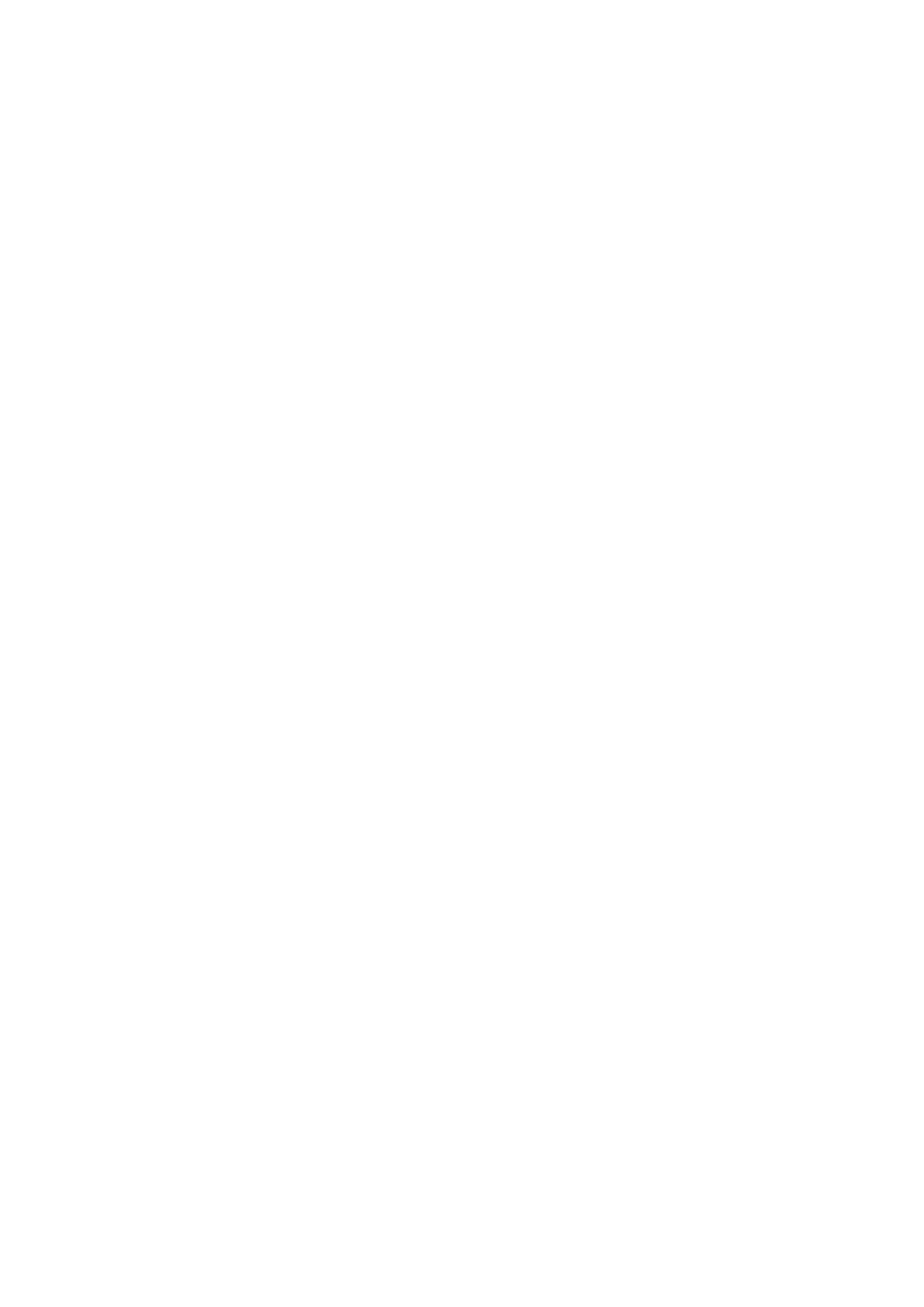# **Revised Format for the ASCOBANS Annual National Reports**

#### **General Information**

| Name of Party: | Period covered: 2011          |
|----------------|-------------------------------|
| Germany        |                               |
|                | Date of report: 15 March 2012 |

| Report submitted by:                                                                                   |                                                            |  |
|--------------------------------------------------------------------------------------------------------|------------------------------------------------------------|--|
| Name: Oliver Schall                                                                                    | <b>Function: National Focal Point of ASCOBANS</b>          |  |
| Organization: BMU (Federal Ministry for<br>the Environment, Nature Conservation<br>and Nuclear Safety) | Address: Robert-Schuman-Platz 3, D-53175<br>Bonn / Germany |  |
| Telephone: +49-228-3052632<br>Fax: Fax<br>+49-228-3052684                                              | Email: oliver.schall@bmu.bund.de                           |  |
|                                                                                                        |                                                            |  |

Any changes in coordinating authority or appointed member of advisory committee:

List of national authorities, organizations, research centres and rescue centres active in the field of study and conservation of cetaceans, including contact details

Federal Ministry of Defence (BMVg), Kurt-Schumacher-Damm 41, D-13405 Berlin

Federal Ministry for the Environment, Nature Conservation and Nuclear Safety (BMU), Unit N II 2, Robert-Schuman-Platz 3, D-53175 Bonn

Federal Agency for Nature Conservation (BfN), AST Vilm, D-18581 Putbus

Federal Maritime and Hydrographic Agency (BSH), Bernhard-Nocht-Str. 78, D-20359 **Hamburg** 

Projektträger Jülich (PTJ), Department for Wind Energy, Forschungszentrum Jülich GmbH, Wilhelm-Johnen-Straße, D-52425 Jülich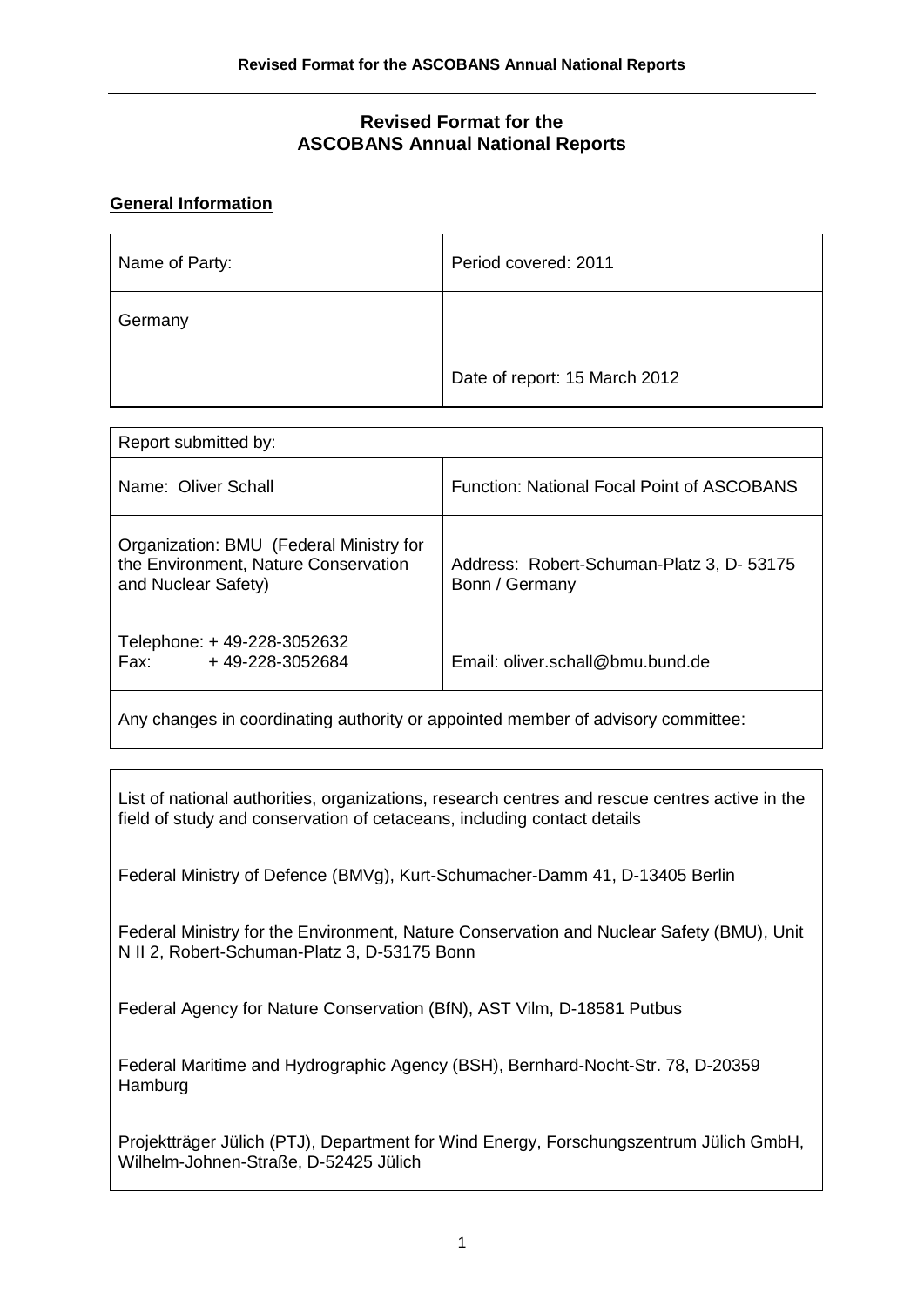National Park Administration Wadden Sea of Lower Saxony(NP-LS), Virchowstr. 1, D-26382 Wilhelmshaven

Institute of Terrestrial and Aquatic Wildlife Research (ITAW) of University of Veterinary Medicine Hannover (TiHo), Foundation, Werftstr. 6, D-25761 Büsum

German Oceanographic Museum (DMM), Katharinenberg 14-20, D-18439 Stralsund

Johann Heinrich von Thünen Institute for Sea Fisheries (vTI), Palmaille 9, D-22767 **Hamburg** 

BioConsult SH GmbH & Co.KG, Brinckmannstr. 31, D-25813 Husum

Biola, Gotenstraße 4, D-20097 Hamburg

Society for Dolphin Conservation Germany (GRD), Kornwegerstr. 37, D-81375 München

Society for the Conservation of Marine Mammals (GSM), Garstedter Weg 4, D-25474 Hasloh

Ostsee Info-Center Eckernförde (OIC), Jungfernstieg 110, D-24340 Eckernförde

Active Region Ostseeküste - fisheries working group, Ellernbrook, D-24235 Stein

Lower Saxony State Office for Consumer Protection and Food Safety (LAVES), Institute for Fish and Fishery Products, Schleusenstr. 1, D-27472 Cuxhaven

#### **NEW Measures / Action Towards Meeting the Objectives of the Conservation and Management Plan and the Resolutions of the Meeting of Parties**

Please feel free to add more rows to tables if the space provided is not sufficient.

## **A. HABITAT CONSERVATION AND MANAGEMENT**

#### **1 Direct Interaction with Fisheries**

*Investigations of methods to reduce bycatch*

Three vessels <12m from the fishing port Freest were equipped with video cameras in order to monitor by-catch in a fishery east of the island of Rügen. [Kock, vTI]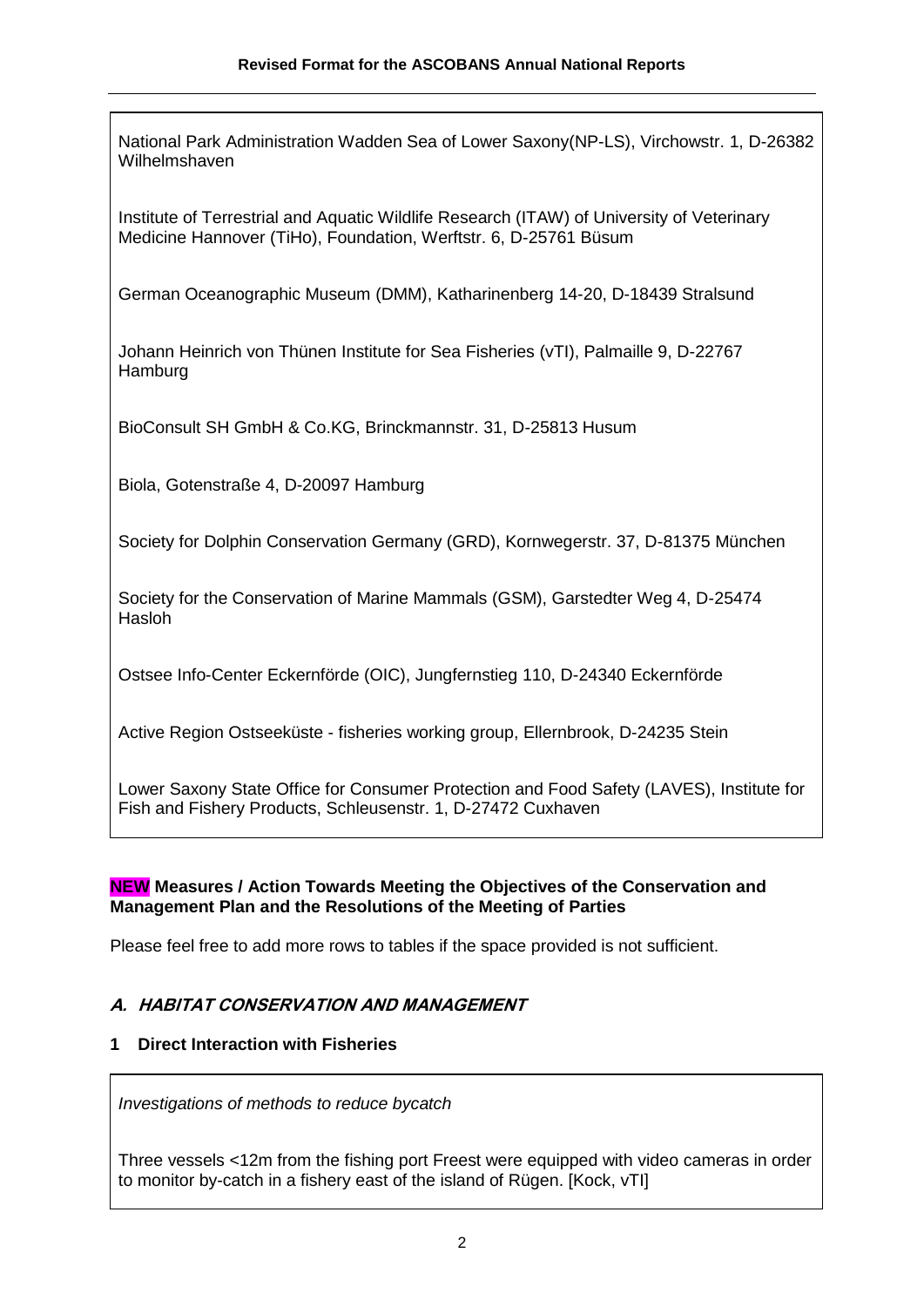*Implementation of methods to reduce bycatch*

Pingers in vessels >12 m length according to EU Regulation 812/2004. [Kock, vTI]

*Please provide any other relevant information, including bycatch information from opportunistic sources.*

5 pilot whales by-caught in pelagic trawls on mackerel in ICES area VIIh (Biskaya). [Kock, vTI]

A pilot study funded by the BfN was conducted to detect areas of higher by-catch conflict in the German Baltic. Contacts with fishermen were established to test alternative fishing gear and first tests were conducted. Seasonal and geographical variation of strandings and bycatches until 2010 were investigated. [Siebert, ITAW]

In the frame of the project "Harbour Porpoise Friendly Eckernförde Bay" of the Ostsee-Infocenter 5 by-caught harbour porpoises were collected anonymously from fishermen. Gear and location data was collected. 60 pingers were given for free to participating fishermen in a small-scale coastal fishery not falling under obligations in regulation 812/2004. 7 out of 12 fishermen in Eckernförde agreed to use pingers voluntarily and provide information on by-catch. [Müller, OIC]

A so far unsuccessful small scale test of baited pots was conducted (10 catch days). [Müller, OIC]

In addition to the GSM's public awareness project "Sailors on the Look-out for Harbour Porpoises" people are increasingly reporting strandings (some of which likely by-catch). The data are automatically forwarded to authorities and the strandings network. If possible, their location is also registered and published in the sightings map of BfN/GSM. This project has been handed over from GSM to the German Maritime Museum in Stralsund. [Deimer, GSM]

**In addition, please attach or provide link to your country's Report under EC Regulation 812/2004.**

## **2 Reduction of Disturbance**

## **2.1 Anthropogenic Noise**

Following the instructions for the German Navy on the protection of marine mammals and maritime habitats that were enacted in September 2007, marine mammal sightings are collected continuously by the German fleet and recorded in a database to improve knowledge about the distribution and habitat use of abundant species. This information is taken into account for the planning of the use of sonar systems during trials. [Puffpaff, **BMVal** 

To reduce the risk for marine mammals during explosions (disposal of old ammunition in the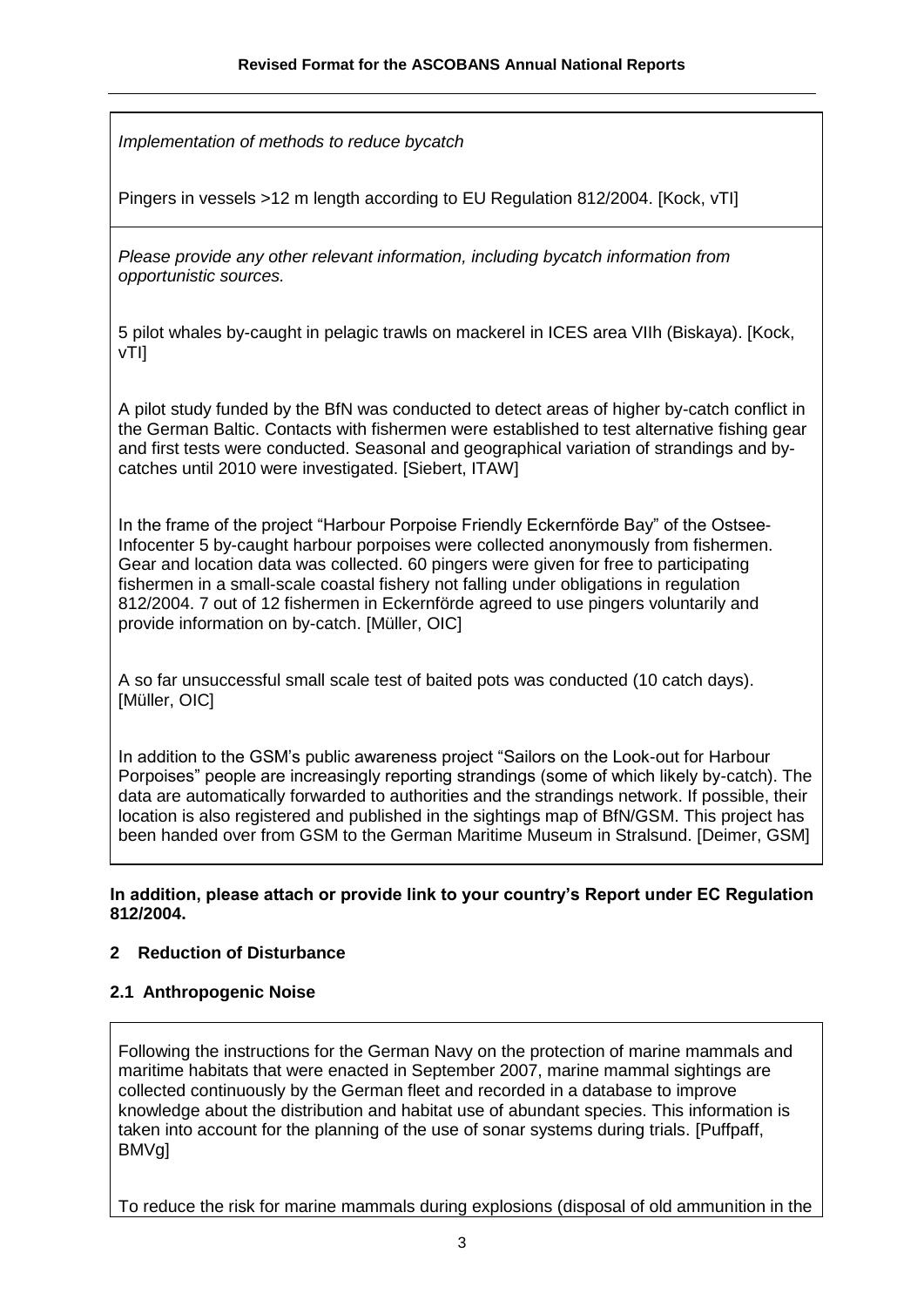Baltic Sea), the effect of an air bubble curtain for the attenuation of shock waves was further investigated. [Puffpaff, BMVg]

An international, 3 years project "PoMM" within the European Defence Agency (EDA) to establish a common marine mammal database for risk assessment was continued, it will contain sighting records, probabilities of occurrence, habitat use and species' characteristics. [Puffpaff, BMVg] - It started in August 2010 and aims to protect marine mammals against the impact of active sonar and maintain the ability to operate active sonar at the same time. In work package 1 (WP 1) a comprehensive marine mammal database, being essential for risk mitigation tools, will be established. In WP2 special investigations on marine mammal acoustics will be carried out. The database will provide knowledge on marine mammals with focus on abundance, seasonal distribution and density of different species in areas of operational interest for European Navies. The database will be used in the planning as well as operational phases, to avoid negative impact on marine mammals by military active sonars.

The database consists of four parts:

- **encyclopedia:** species' characteristics, dictionary of methods and units, position and time of object, information on data source
- **observations :** information on sightings, cetacean groups and individuals, examination results, sighting effort
- **distribution maps:** gridded and polygon maps of abundance, seasonal distribution and density of different species
- **acoustics:** information on vocalization and recording

WP 1 consists of the work elements (WE) 1.1 Definition of Database Characteristics (almost finished), WE 2.1 Collection and Description of Basis Data Sets, WE 1.3 Development of Inand Output Tools and WE 1.4 Construction of Common Database The aims of WP 2 are to develop tools and concepts for acoustic detection (WE2.1) and to provide a tool for the acoustic classification of marine mammals considering particularly the most critical groups and species. Participating institutions are from following countries: Germany, Norway, United Kingdom, Netherlands, Italy and Sweden. [Siebert, ITAW]

An auditory study on harbour porpoises was continued to validate the temporary threshold shift (TTS) level for impulsive noise. This project is conducted by the ITAW in cooperation with NERI (Denmark) and Fjord&Baelt (Denmark) and aims at testing the acoustic tolerance in another captive harbour porpoise as well as free-ranging animals. In 2011, 3 audiograms of free-ranging harbour porpoises were collected and one animal was exposed to an airgun impulse to validate the TTS value measured in captivity. Furthermore blood-samples were taken to evaluate sound induced stress in the exposed animal. [Siebert, ITAW]

A small stacked air bubble curtain system was tested for its efficiency to mitigate underwater noise effects in Kiel Harbour. Higher attenuation levels were achieved with a carefully designed pipe layout and increased air flow rates. [Siebert, ITAW]

A new project (Cluster 7 "Underwater noise", funded by the BfN), coordinated by the ITAW, in close cooperation with the BfN and other research institutions (University Aarhus, Denmark, DW ShipConsult, Germany, University Liege, Belgium), covers a broad spectrum of diverse and varied tasks. The main goal is to develop verifiable norms for the estimation of the impact of underwater noise on marine organisms. In distinct subprojects the hearing sensitivity of harbor porpoises and seals is investigated as well as study approaches about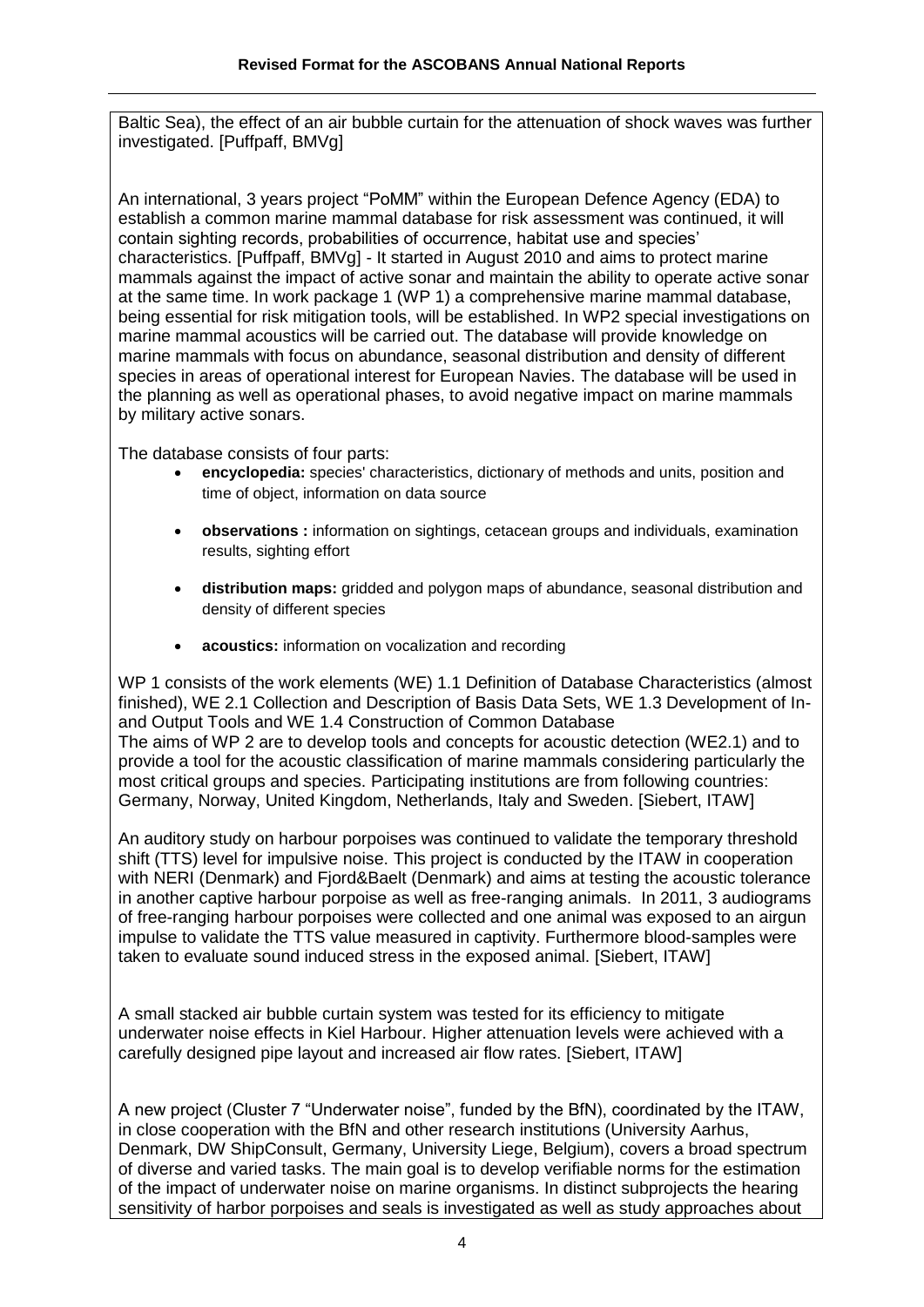possible damage of fish by impulsive acoustic stimuli are developed in cooperation with national and international partners. Moreover, the acoustic tolerance limit of harbor porpoises for impulsive noise from pile driving and possible stress reactions caused by anthropogenic underwater noise are investigated. In addition, seals and porpoises in the natural environment will be equipped with automatic data loggers capable to record the current sonic load in the water. The goal of such research is to gain improved knowledge about possible behavioral changes (escape reactions, changes in diving behavior or emigration from noisy areas) after noise impacts. Furthermore, in order to complement information about noise in the sea, there will be an acoustic noise mapping in Natura 2000 protected areas of the North and Baltic Seas using stationary noise recording systems. [Siebert, ITAW]

Research project **VSM (Vertical Shaft Machine)**: "Further development of the VSM technology for the installation of offshore foundations for wind turbines"; funded by the Federal Ministry for the Environment, Nature Conservation and Nuclear safety (BMU) under the project ref. no. 0325233; project coordinator: HERRENKNECHT AG, Schwanau; duration: 01.12.2010 - 31.07.2012. [Verfuß, PTJ]

Research project **ESRa**: "Evaluation of systems for ramming noise mitigation at a test pile"; funded by the Federal Ministry for the Environment, Nature Conservation and Nuclear safety (BMU) under the project ref. no. 0325307; project coordinator: RWE Offshore Logistics Company GmbH, Hamburg; project partners: Bard Engineering; DONG Energy; EnBW Erneuerbare Energien; E.ON Climate Renewables; EWE Energie; Stadtwerke München (SWM); Vattenfall; duration: 01.03.2011 - 31.12.2011. [Verfuß, PTJ]

Collaborative research project **HYDROSCHALL-OFF BW II (Borkum West II)**: "Development, deployment and evaluation of a big bubble curtain for mitigating underwater noise associated with pile-driving activities", funded by the Federal Ministry for the Environment, Nature Conservation and Nuclear safety (BMU) under the project ref. no. 0325309A/B/C; project coordinator: BioConsult-SH GmbH & Co KG, Husum; project partners: Hydrotechnik Lübeck GmbH, Lübeck; Itap GmbH, Oldenburg; duration: 01.04.2011 - 31.12.2012. [Verfuß, PTJ] - At this offshore wind farm the efficiency and its further development of the "Big Bubble Curtain (BBC)" as noise mitigation measurement is tested. Noise measurements were undertaken at different distances to the piling location. Using passive acoustic monitoring (C-PODs), the temporal and spatial response of harbour porpoises to the piling noise was also studied. During ramming of 28 foundations (up to February 2012), first results show that the BBC led to a clear reduction of noise. Final results will be presented in 2012. [Hoeschle, BioConsult SH]

Collaborative research project **HYDROSCHALL-OFF BO1 (BARD Offshore 1):** "Development, deployment and evaluation of a small bubble curtain for mitigating piledriving noise associated with the installation of offshore foundations for wind turbines ", funded by the Federal Ministry for the Environment, Nature Conservation and Nuclear safety (BMU) under the project ref. no. 0325334A/B/C; project coordinator: BARD Engineering GmbH, Emden; project partners: BARD Building GmbH, Emden; Cuxhaven Steel Construction GmbH, Cuxhaven; duration: 01.05.2011 - 30.06.2012. [Verfuß, PTJ]

Research project **Hydro Sound Dampers**: "Development, test, deployment and evaluation of hydro sound dampers (HSD) for mitigating underwater noise caused by pile-driving activities associated with the installation of offshore foundations for wind turbines"; funded by the Federal Ministry for the Environment, Nature Conservation and Nuclear safety (BMU)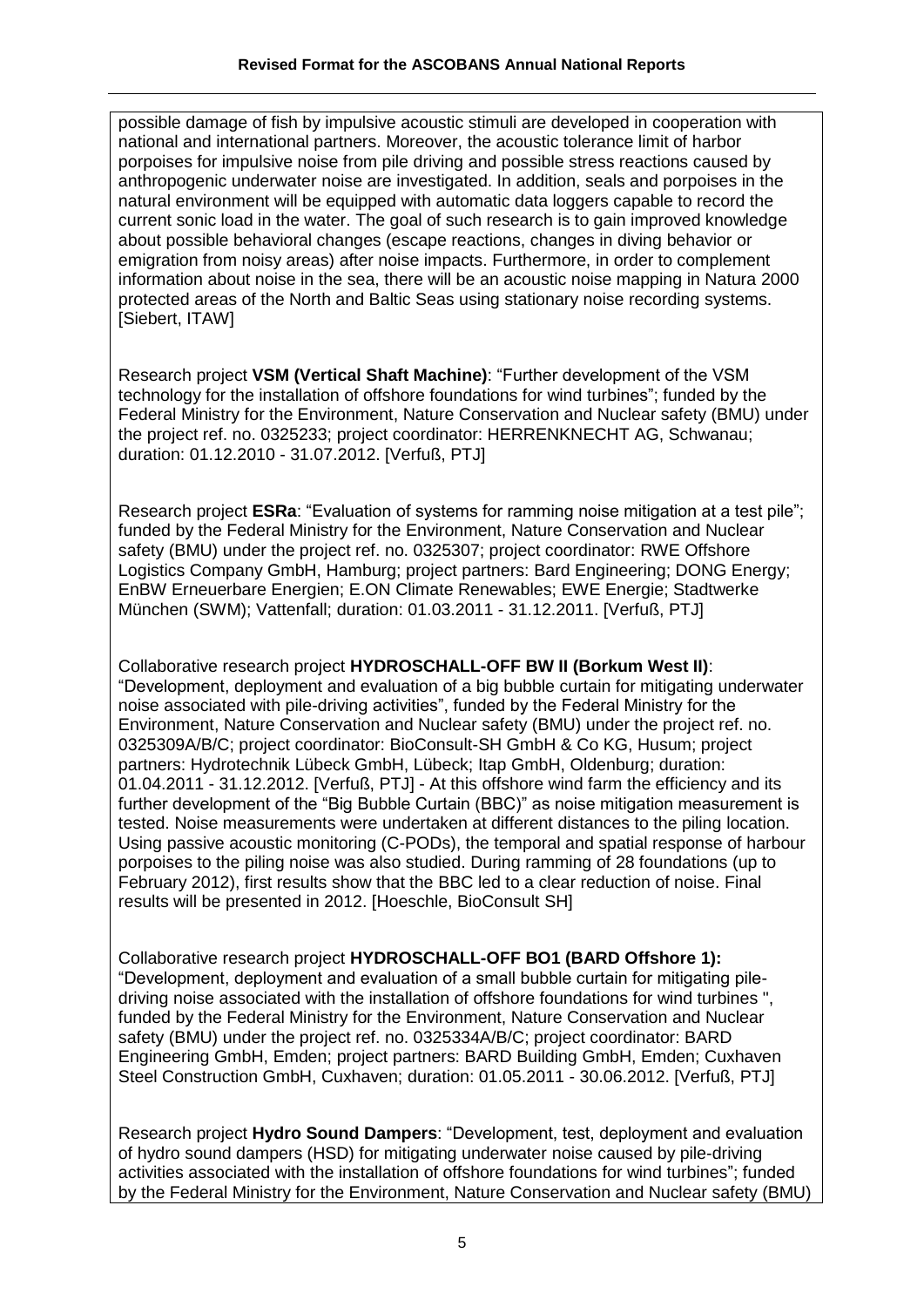under the project ref. no. 0325365; project coordinator: Technische Universität Braunschweig, Braunschweig; duration: 01.09.2011 - 31.08.2014. [Verfuß, PTJ]

Collaborative research project **BORA**: "Development of a model for the prognosis of underwater noise caused by pile-driving activities associated with the installation of offshore foundations for wind turbines"; funded by the Federal Ministry for the Environment, Nature Conservation and Nuclear safety (BMU) under the project ref. no. 0325421A; project coordinator: Technische Universität Hamburg-Harburg, Hamburg; duration: 01.11.2011 - 31.10.2015 [Verfuß, PTJ]

Testing the effects of an acoustic harassment device on the behaviour of harbour porpoises (funded by BMU; FKZ: 0325141). In order to avoid hearing damage in harbour porpoises and seals, acoustic harassment devices (AHDs) are used to deter them before the start of pile driving. Since there is too little information so far to judge if the deterring effect is sufficient, the temporal and spatial effect of a Lofitech seal scarer on harbour porpoises was tested using passive acoustic monitoring (C-PODs), aerial surveys and visual observations. Sound measurements at various distances were carried out. The seal scarer emits pulses at 14 kHz (SL ca. 189dB re 1 µPa). C-POD-data indicated that porpoise echolocation signals were significantly reduced up to a distance of 7 km from the AHD. These effects decreased with distance. An aerial survey indicated that the animals left the area around the seal scarer rather than reducing their acoustic activity only. A response study revealed clear avoidance reactions by porpoises out to the maximum studied distance of 2.4 km. Sighting rates of porpoises significantly declined within a 1 km observation radius. Minimum observed approach distance during 28 hours of seal scarer activity was 700 m. Findings further indicate a substantial individual variation in the response: Visual observations showed in some cases no reaction to the seal scarer. During the C-POD-study in the North Sea occasional porpoise signals were recorded at close distances to the seal scarer. Reasons for this can be different motivational states or different environmental conditions. However, the clear deterring effect in the vicinity shows, that the deployment of a seal scarer during offshore pile driving activities can greatly reduce the risk of physical injury posed to harbour porpoises by offshore pile driving. [Hoeschle, BioConsult SH]

In 2010 started the environmental monitoring of the operational phase at the first German offshore wind farm the test site "alpha ventus" with a total of 12 offshore wind energy plants approximately 45 km north of the island of Borkum (water depth ca. 30 m). In 2011 monitoring was carried out in the second year of operation phase. The monitoring program "Standard Investigation of the Impacts of Offshore Wind Turbines on the Marine Environment" (StUK3) was conducted according to the licensing conditions set by the Federal Maritime and Hydrographic Agency (BSH) – see:

```
http://www.bsh.de/en/Products/Books/Standard/index.jsp.
```
Underwater sound measurements were conducted during operation of the turbines for "alpha ventus" according to the measurement descriptions in StUK3 and in addition to that in the framework of a research project on ecological aspects of wind farms, so called "StUKplus" coordinated by the Federal Maritime and Hydrographic Agency (BSH) and funded by the Federal Ministry for the Environment, Nature Conservation and Nuclear safety (BMU). More information may be found in German under:

<http://www.bsh.de/de/Meeresnutzung/Wirtschaft/Windparks/StUKplus/stukplustext.jsp> Furthermore, the German licensing authority BSH organized an international workshop dealing with aspects of the standardisation on underwater sound measurements (Hamburg 8-9 June 2011, in the frame of the StUKplus project). Based on the sound measurement experiences made with the installation of offshore wind farms in European waters scientists, authorities and agencies from the Netherlands, UK, Germany, Sweden and Denmark discussed about the standardisation of underwater sound measurements to make sure that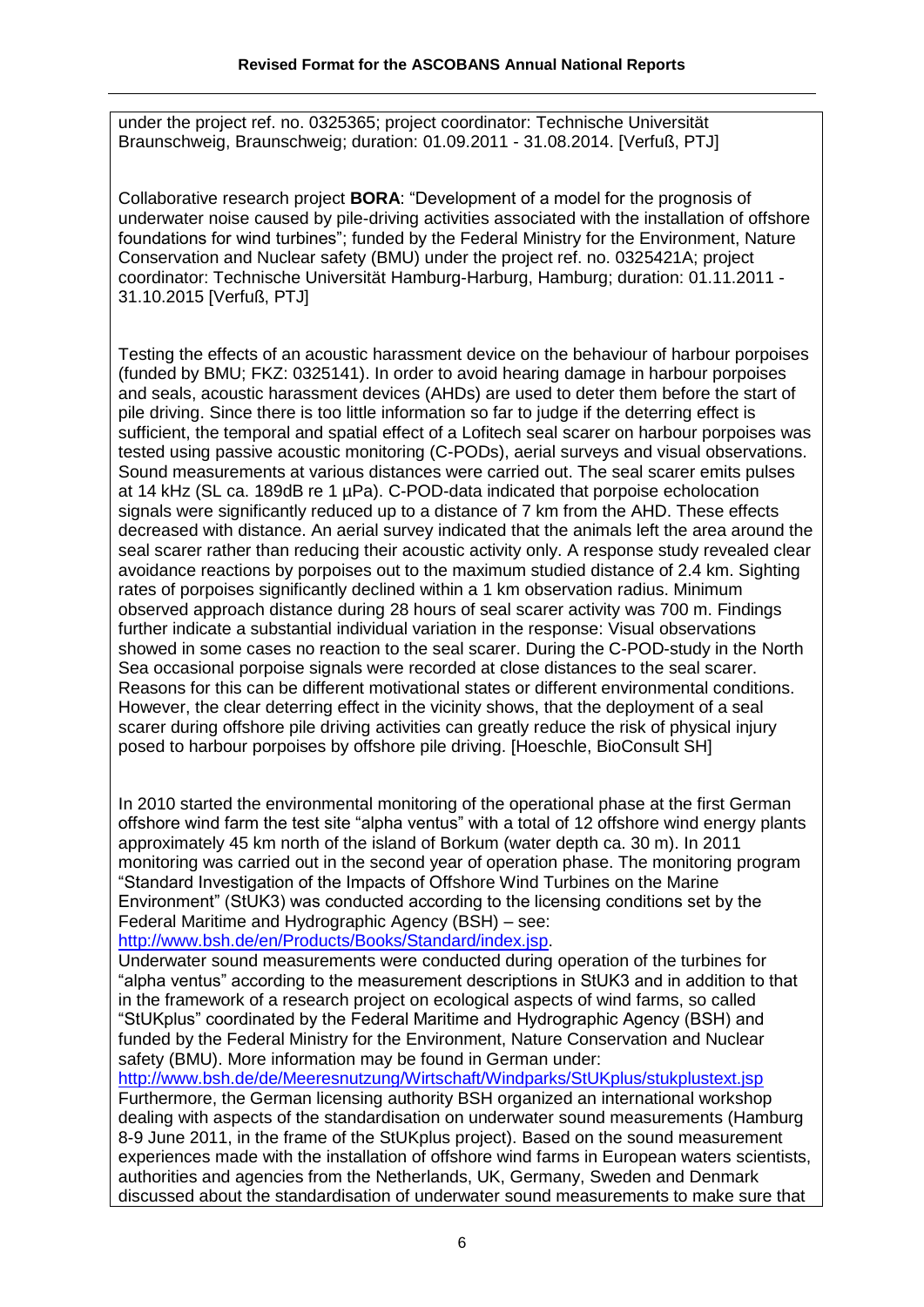the data revealed are comparable and based on common procedures. Establishing standard measurement procedures is the prerequisite for assessing possible impact of impulsive sound on marine mammals. Up to now there is a large divergence in applied terminology, technical methodology, data processing and evaluation of underwater impulsive sound [Boethling & Blasche, BSH]

In the frame of this StUK 3 project, after a baseline study and proximate operational monitoring, the effect of the 12 operational turbines on harbour porpoises were studied with a combination of visual surveys and passive acoustic monitoring using T-PODs and C-PODs deployed at different distances to the wind farm. Harbour porpoises were continuously recorded in the area "alpha ventus". The relative density of porpoises was quite low in the wind farm area, their seasonal occurrence was consistent over four study years. The seasonal pattern showed high detection rates in spring (March and April), followed by low detection rates from May to July and again high detection in autumn/winter. In order to prove if operational turbines have scaring effects on porpoises due to noise emission during high wind speed, a preliminary analysis of relative porpoise activity and turbine power output was performed. The results did not provide any evidence that harbour porpoises were deterred from operating wind turbines due to noise emission. [Hoeschle, BioConsult SH]

Following further on-going studies on harbour porpoises are conducted by BioConsult SH. Results will be presented/published after finalisation: (1) Case study on potential barrier effects of the Great Belt Bridge, Denmark, on harbour porpoises. (2) Monitoring the potential disturbance and displacement effects on harbour porpoises caused by construction activities of the Nord Stream pipeline in the Pomeranian Bight using stationary acoustic monitoring devices (PODs). [Hoeschle, BioConsult SH]

Publication based on the project "Harbour porpoise response to pile driving at the Horns Rev II offshore windfarm in the Danish North Sea" (finished in 2009): Brandt, M. J., Diederichs, A., Betke, K. & Nehls G (2011): Responses of harbour porpoises to pile driving at the Horns Rev II offshore wind farm in the Danish North Sea. Mar Ecol Prog Ser 421:205–16. [Hoeschle, BioConsult SH]

## **2.2 Ship Strike Incidents**

Please list all known incidents and for each, provide the following information:

| <b>Date</b> | <b>Species</b> | <b>Type</b><br>of<br>injury | <b>Fatal</b><br>injury<br>(Yes /<br>No) | Type of<br>vessel<br>(length,<br>tonnage and<br>speed) | Location<br>(coordinates) | <b>More</b><br>information:<br>(Name / Email) |
|-------------|----------------|-----------------------------|-----------------------------------------|--------------------------------------------------------|---------------------------|-----------------------------------------------|
|             |                |                             |                                         |                                                        |                           |                                               |
|             |                |                             |                                         |                                                        |                           |                                               |

#### **2.3 Major Incidents Affecting Significant Numbers\* of Cetaceans**

|  | Date   Location   Type of incident   Further Information |
|--|----------------------------------------------------------|
|  |                                                          |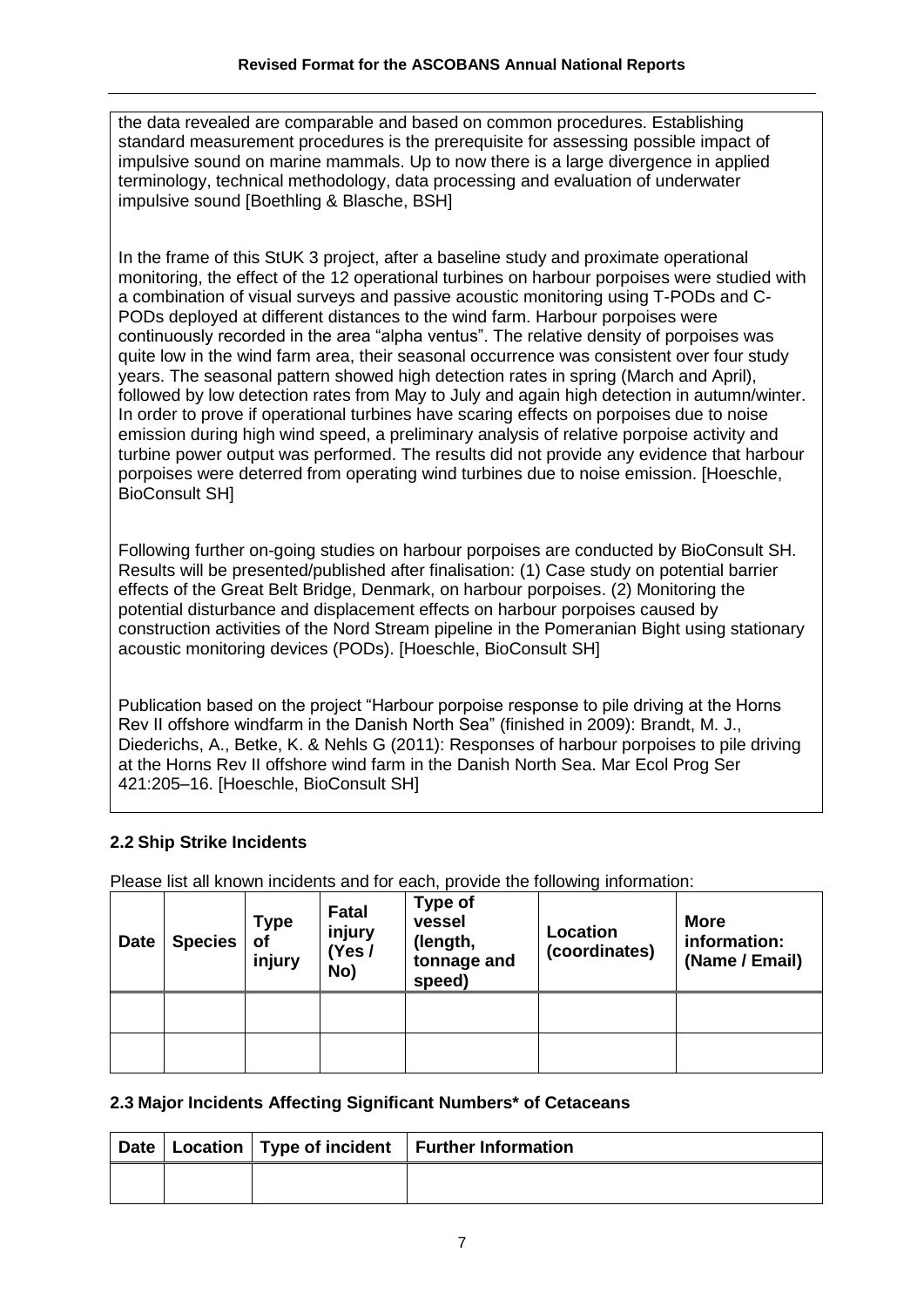*\*Two or more animals*

#### **2.4 Pollution and Hazardous Substances**

Please report on main types of pollution and hazardous substances (including source, location and observed effects on cetaceans). Please provide information on any new measures taken to reduce pollution likely to have an impact.

#### **2.5 Other Forms of Disturbance**

Please provide any other relevant information, e.g. relating to recreational activities affecting cetaceans.

#### **3 Marine Protected Areas for Small Cetaceans**

Within the process of developing national management plans for the 8 designated German SACs, protection measures for marine mammals/harbour porpoises are being designed and proposed to authorities. For harbour porpoises, as an Annex IV species of the habitats directive, in addition conservation plans are being developed for the whole German North and Baltic Sea (BfN, ITAW). [Siebert, ITAW]

Please indicate where GIS data of the boundaries (and zoning, if applicable) can be obtained (contact email / website).

## **B. SURVEYS AND RESEARCH**

## **4.1 Overview of Research on Abundance, Distribution and Population Structure**

The following dedicated visual surveys to assess abundance and distribution of harbour porpoises were conducted by the ITAW:

In 2011, four dedicated aerial surveys were carried out in the south-western part of the German North Sea and in parts of neighbouring Dutch waters as part of the research around the offshore wind test field "Alpha Ventus". Between April and September 2011, a total of 5,900 km were covered on effort and a total of 613 harbour porpoise sightings (729 individuals, of these 29 calves) were recorded. The highest density has been estimated in Juli 2011 the lowest in September 2011. In April 2011 a ship survey (double platform) was conducted in the area of the test field (study area 2,110 km<sup>2</sup>). During 1,368 km on effort a total of 406 harbour porpoise groups with 570 individuals were sighted (249 sightings by tracker and 157 sightings by primary observers). This research is funded by the Federal Environment Ministry (BMU) and coordinated by the Federal Agency for Shipping and Hydrography (BSH) within the "StUKplus-Project".

Two aerial surveys were carried out in the north-eastern part of the German North Sea, in the area of the SCI *Sylt Outer Reef*. In June 2011, an effort of 1.607 km could be achieved and a total of 531 harbour porpoise sightings (736 individuals, of these 102 calves) were recorded. In July 2011, effort has been comparable with 1.610 km, but the sighting rate was much lower: a total of 183 sightings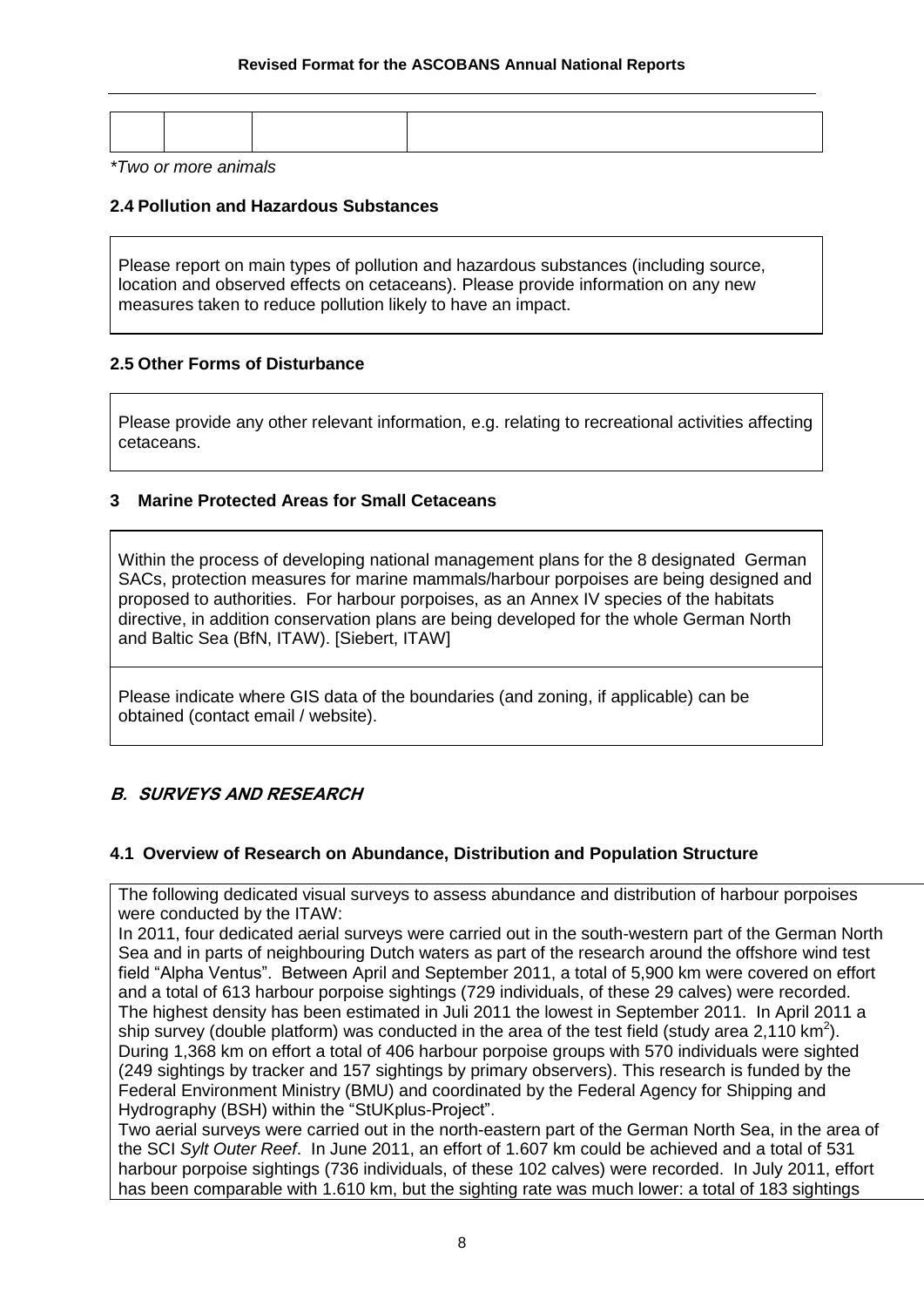with 241 individuals (of these 28 calves) were recorded. During the survey off the East Frisian Islands (including SCI *Borkum Reef Ground)* in March 2011, 126 sightings with 141 harbour porpoises were recorded. During the survey in May 2011 332 sightings with 357 porpoises were recorded, most animals were sighted north and west of Borkum. In comparison with earlier surveys conducted in the same area since 2002, the density estimated for March and May 2011 belong to the highest for that area. This indicates an ongoing increase of porpoise density in the southern North Sea.

In the German Baltic Sea and in parts of Danish waters, one aerial survey has been conducted in summer 2011. In June 2011, 33 sightings with 38 porpoises were recorded. Relatively few sightings were recorded in the Kiel Bight. Compared with surveys conducted since 2002, densities are decreasing in the Kiel Bight since May 2010. Porpoise density in the Fehmarn Belt area and Mecklenburg Bight varies strongly since 2002.

In order to enhance the data basis for the evaluation of the status of small cetaceans in North Sea offshore areas, a unique survey of marine mammals in the area of the Dogger Bank was conducted in August 2011. The first international aerial survey covering the entire Dogger Bank area and adjacent slopes (study area 66,768 km<sup>2</sup>) with a high spatial resolution was accomplished successfully in late summer 2011. It shows that harbour porpoises strongly frequent the area during that time of the year. Other small cetaceans, like minke whales and white-beaked dolphins, were only rarely recorded. During 5,997 km effort 771 harbour porpoise sightings with 1,104 animals were recorded, including 97 calves. Most sightings were recorded along the slopes and fewer animals were sighted at the Dogger Bank itself. Acoustic data on harbour porpoise presence in the Dogger Bank area, gathered during ship surveys using a towed hydrophone (IFAW), were additionally processed and analysed. Acoustic surveys were conducted in the area of the Dogger Bank during summer 2005, 2006 and 2008. During 14,602 km on effort 362 porpoise detections were recorded (on average 0.025 detections were recorded per km). Most harbour porpoises were detected in the eastern part and at the slopes of the Dogger Bank area.

These surveys are part of the German monitoring programme of Natura 2000 sites, funded by the Federal Agency for Nature Conservation (BfN). [Siebert, ITAW]

In Fall 2011 a monitoring scheme with four CPOD-stations in the German Wadden Sea was established by the Nationalpark Wattenmeer. The ITAW is carrying out the work. Three positions are in the Schleswig-Holstein Wadden Sea and one in the Lower Saxony Wadden Sea. [Siebert, ITAW]

In November 2011 a first C-POD was installed in the outer Jade. It is planned, to observe activities of harbour porpoises all the year at this station. This action is a result of the combined efforts of the National Park Administration of Schleswig-Holstein and Lower Saxony to monitor the presence of harbour porpoises in coastal waters using C-PODS. Between October 2009 and August 2010 the Waterways and Shipping Administration of the Federal Government installed several C-PODs in the Ems estuary to research the presence of harbor porpoises. A description of the project is available at: [http://www.wsv.de/wsd-nw/service/pdf/heft44/Beitrag\\_10.pdf](http://www.wsv.de/wsd-nw/service/pdf/heft44/Beitrag_10.pdf) The combined effort of the county of Wesermarsch and the Society for Dolphin Conservation Germany (GRD) to detect harbour porpoises entering the river Weser (opportunistic sightings scheme in place since 2007) is still ongoing. See: [http://www.delphinschutz.org/projekte/weser/schweinswal\\_sichtungen\\_in\\_weser\\_und\\_elbe\\_2011.htm](http://www.delphinschutz.org/projekte/weser/schweinswal_sichtungen_in_weser_und_elbe_2011.htm)  [Czeck, NP-LS] - 23 sightings with 48 harbour porpoises were reported by sailors, boaters, hikers and local residents in 2011. [Wenger, GRD]

With the financial support from the German Federal Ministry for the Environment, Nature Conservation and Nuclear Safety and the Federal Agency for Nature Conservation, the German Oceanographic Museum is conducting static acoustic monitoring of harbour porpoises using T-PODs and C-PODs (porpoise click detectors) in the Baltic Sea. Our long-term dataset (2002 to 2007)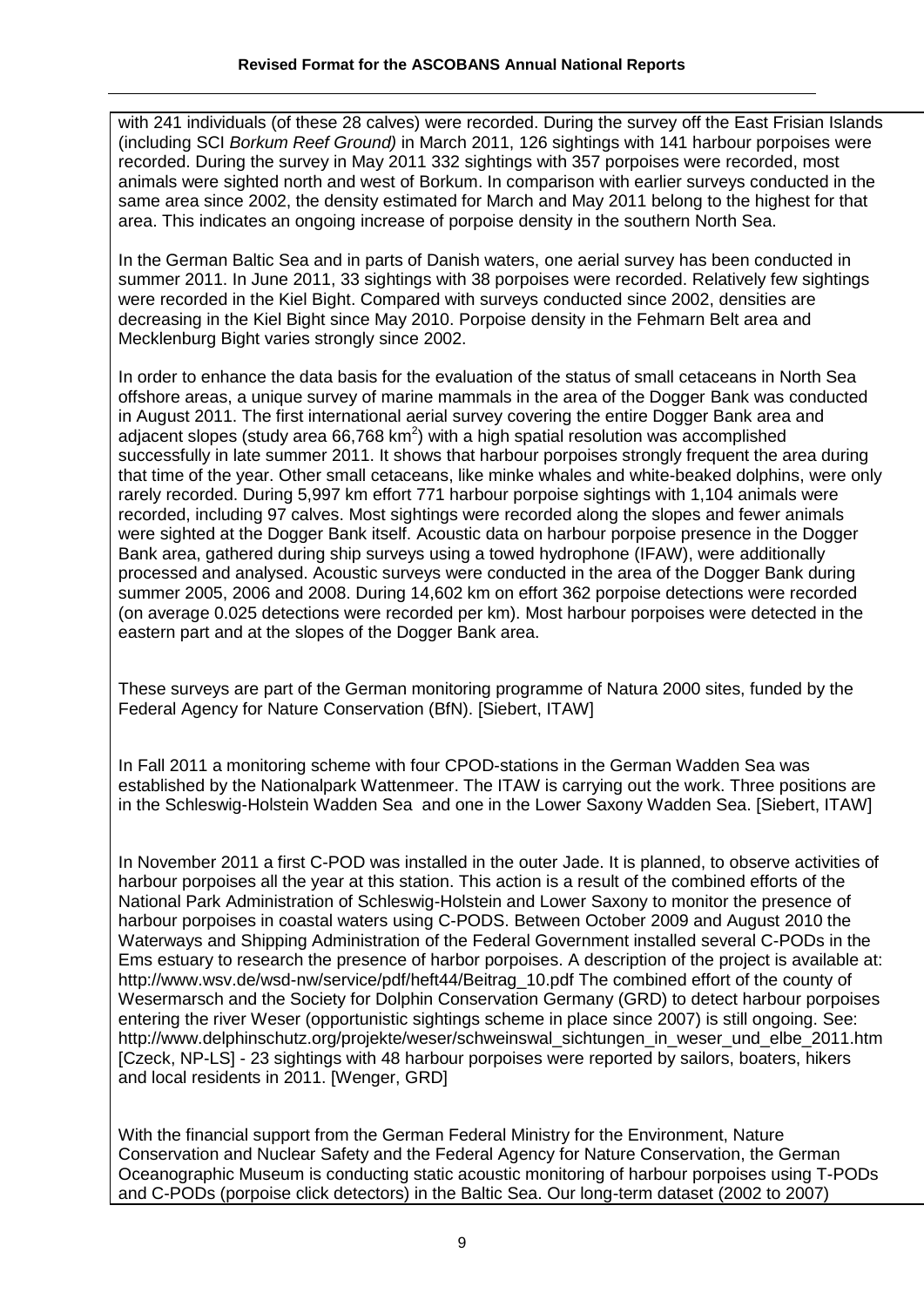consisting of data from a network with up to 42 POD positions, has shown seasonal and geographical patterns of harbour porpoises revealing annually migration behaviour. Furthermore, the study highlighted that the harbour porpoise still occurs in the entire German Baltic Sea despite the dramatic decline of the population.

Between 2008 and 2011 the study was continued with only 12 positions, all within the German exclusive economic zone (EEZ). Results from 2010 confirmed the findings of previous years with higher porpoise detection rates for the western part of the German Baltic compared to the positions in the East as well as a seasonal increase in porpoise registrations during summer and a decrease in the winter period. Since 2009, the C-POD, the digital successor of the T-POD, has replaced older click detectors. The recent porpoise monitoring project and the SAMBAH (Static Acoustic Monitoring of the BAltic Harbor Porpoise) project are using C-PODs. The aim of this pan-Baltic project is to initiate a best practice methodology and to provide data for reliable assessments of distribution and habitat use for this species to allow an appropriate designation of protected areas for this species within the NATURA 2000 network as well as other relevant mitigation measurement. More information is available at<http://www.meeremuseum.de/wissenschaft/forschungsprojekte.html> [Gallus, DMM]

A further on-going study on the occurrence and distribution of harbour porpoises in the Fehmarnbelt area is conducted by BioConsult SH. Results will be presented/published after finalisation. [Hoeschle, BioConsult SH]

New data for a marine mammal data base (containing sightings, strandings, worldwide maps of occurrence and characteristics of 126 species) were integrated from freely available and provided sources. For the use within the German Fleet, new marine mammal identification tables were introduced to provide support for collecting and recording sightings data of the abundant species in different sea areas. An acoustic and visual survey of marine mammals in the Azores front area was conducted to test and evaluate new passive acoustic monitoring equipment and to compare methods for estimating abundance. [Puffpaff, BMVg]

## **4.2 New Technological Developments**

The COSAMM project is an investigation of the comparability of the various static passive acoustic monitoring methods used for detection of harbour porpoises and other toothed whales. All available click detectors for harbour porpoises are compared in this project. This is done in order to make representative and comparable statements on the abundance of harbour porpoise, despite the deployment of different devices. [Gallus, DMM]

A new technical design for an air bubble curtain system was developed and tested in 2010 by the ITAW in cooperation with FH Kiel. This system is intended to be used as a sound mitigation method during pile driving installations of offshore wind turbines. [Siebert, ITAW]

The impact of devices attached to animals remains a challenge in telemetry studies of dolphins. A concept of novel tag design for small cetaceans was elaborated and tested using computer aided design and computer fluid dynamics methods. It was hypothesized that the hydrodynamic design of a tag could provide stable attachment to the dorsal fin by means of resultant hydrodynamic force appearing when a dolphin is swimming. It was shown that in 33 of 35 CFD scenarios the streamlined shape of a tag generates the lift force that facilitates keeping a tag attached to the fin. Throughout the set of calculations the tagassociated drag coefficient does not exceed 4%, which indicates low impact. Data obtained present a baseline for the further development of non-invasive dolphin telemetry tags. [Siebert, ITAW]

## **4.3 Other Relevant Research**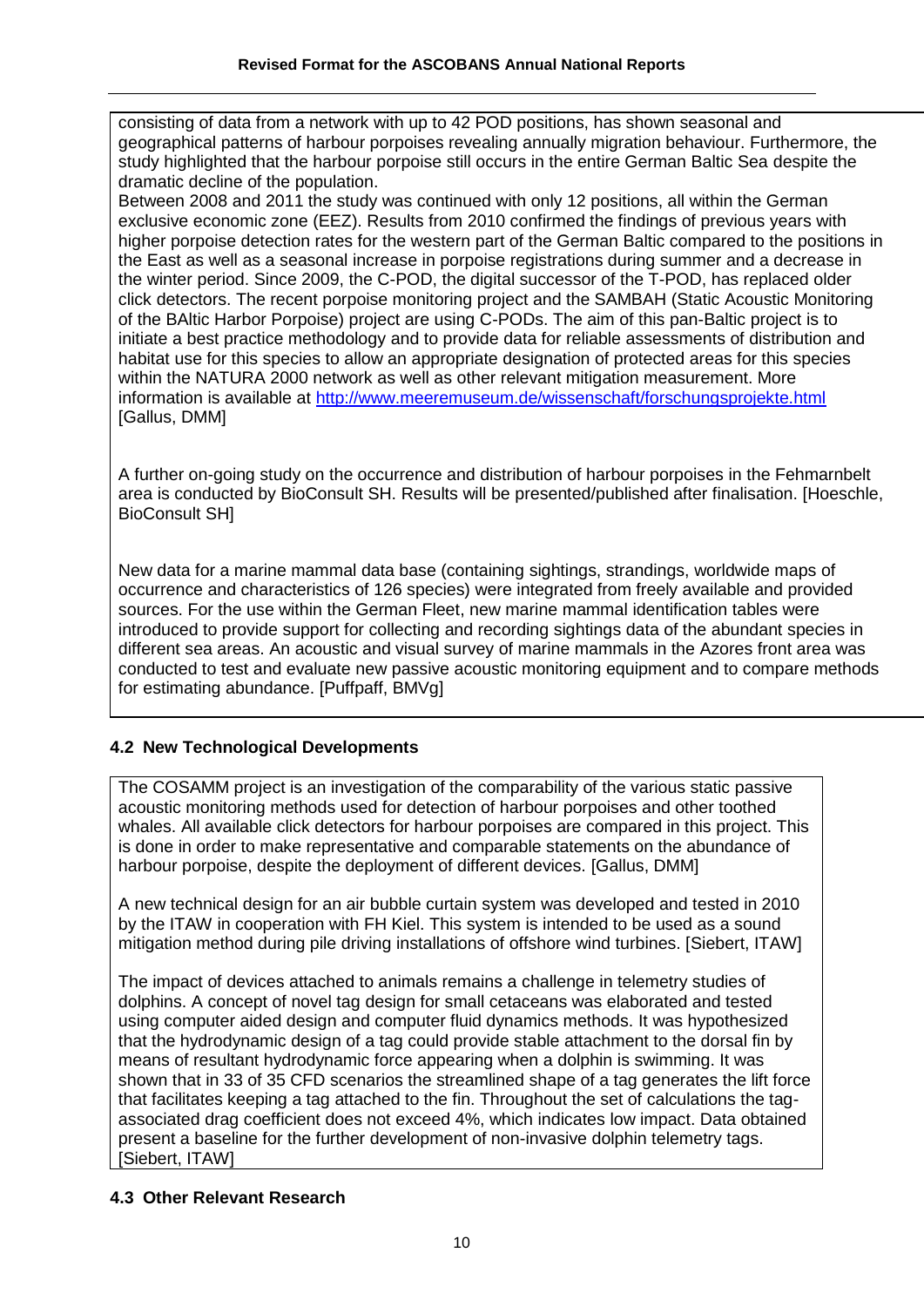Since January 2010 a net of POD-stations each consisting of four marking buoys and three POD-devices was established by offshore wind farm operating companies to fulfil the licencing conditions of BSH and StUK according to which acoustic monitoring of the activity and habitat use of harbour porpoises is required for all EIAs and monitoring activities for Offshore wind farms (http://www.bsh.de/en/Products/Books/Standard/index.jsp). The main objective of the POD-net is the continuous monitoring of gradients in the habitat use and activity of harbour porpoises. By the end of 2011 the POD-net was extended to 22 stations. Up to now positive experiences could be gathered with the POD-net. The data evaluation and analysis will follow. [Boethling, BSH]

Predictive models of harbour porpoise distribution to assess the extent of potential conflicts and to support conservation and management plans were developed. A range of oceanographic parameters and generalised additive models were used to predict harbour porpoise density and to investigate seasonal shifts in porpoise distribution in relation to several static and dynamic predictors. Porpoises aggregated in distinct hot spots within their seasonal range, but the importance of key habitat descriptors varied between seasons. Predictors explaining most of the variance were the hydrographical parameter 'residual current' and proxies for primary production and fronts (chlorophyll and nutri- ents) as well as the interaction 'distance to coast/water depth'. Porpoises preferred areas with stronger currents and concentrated in areas where fronts are likely. These models improve the understanding of determinants of harbour porpoise habitat in the North Sea as a whole and inform management frameworks to determine safe limits of anthropogenic impacts (see: Gilles et al. 2011, Endangered Species Research), [Siebert, ITAW]

Project name DFG SI 1542/1, a part of the DFG-SPP-1207; "Strömungsbeeinflussung in Natur und Technik" program. Morphology of dolphin skin and its potential role in drag reduction of swimming dolphin was studied. Computer aided design models of common dolphin and harbour porpoise were constructed to study hydrodynamics of fast- and slow swimming small cetaceans. Flow parameters were calculated for the species-specific range of swimming velocities. Correlation between skin structure and stream-wise distribution of friction coefficient was found. The data obtained can be used in further development of compliant walls to reduce friction drag in transport. [Siebert, ITAW]

Collection of information about incidental strandings and opportunistic sightings is continued [Czeck, NP-LS]

A study about the classification of marine mammal acoustic signatures with methods of speech recognition (e.g. Hidden Markov Models) was continued. The study will go on within a European Defence Agency (EDA) project for the improvement of detection and classification methods for marine mammals. [Puffpaff, BMVg]

A new hydrophone system for passive acoustic monitoring was tested during sea trials. [Puffpaff, BMVg]

# **C. USE OF BY-CATCHES AND STRANDINGS**

## **5 Post-Mortem Research Schemes**

| Schleswig-Holstein (SH): Terrestrial and Aquatic Wildlife<br>Contact details of<br>research institutions /<br>  (TiHo), Foundation, Werftstr. 6, D-25761 Büsum<br>focal point | Research (ITAW) of University of Veterinary Medicine Hannover |
|-------------------------------------------------------------------------------------------------------------------------------------------------------------------------------|---------------------------------------------------------------|
|-------------------------------------------------------------------------------------------------------------------------------------------------------------------------------|---------------------------------------------------------------|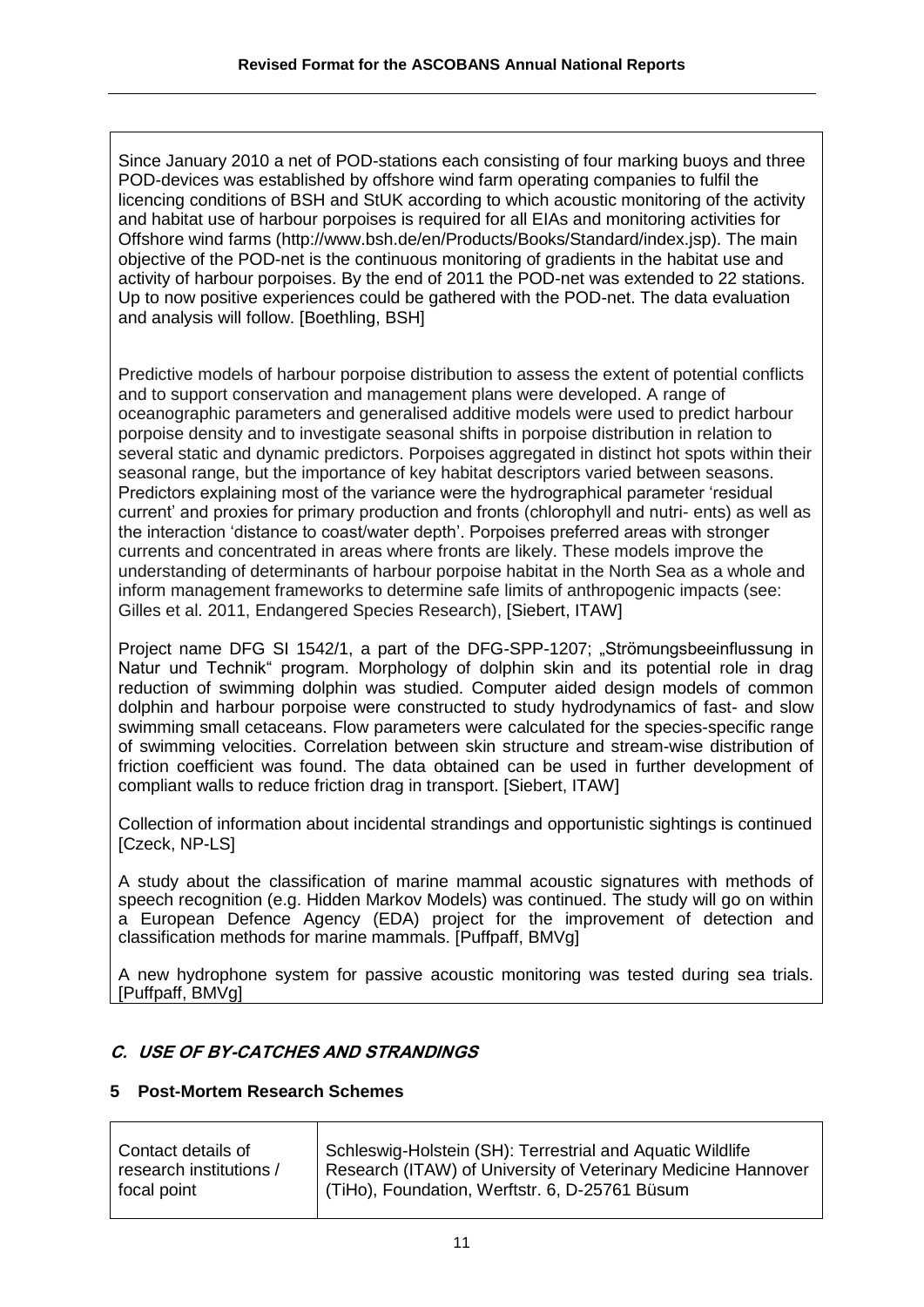|                                                                                                 | Mecklenburg - West Pomerania (MV): German Oceanographic<br>Museum, Katharinenberg 14-20, D-18439 Stralsund                                                                                                                                                                                                                                                                                                                                                                                                                                                                                                                                                                                                                                                                                                                                                          |  |
|-------------------------------------------------------------------------------------------------|---------------------------------------------------------------------------------------------------------------------------------------------------------------------------------------------------------------------------------------------------------------------------------------------------------------------------------------------------------------------------------------------------------------------------------------------------------------------------------------------------------------------------------------------------------------------------------------------------------------------------------------------------------------------------------------------------------------------------------------------------------------------------------------------------------------------------------------------------------------------|--|
|                                                                                                 | Lower Saxony (LS): National Park Authority, LAVES-Institute for<br>Fish & Fishery Products Cuxhaven (only district of Cuxhaven)                                                                                                                                                                                                                                                                                                                                                                                                                                                                                                                                                                                                                                                                                                                                     |  |
|                                                                                                 | SH: Measurements were taken in metric system. No funding for<br>necropsies                                                                                                                                                                                                                                                                                                                                                                                                                                                                                                                                                                                                                                                                                                                                                                                          |  |
| Methodology used<br>(reference, e.g.<br>publication, protocol)                                  | MV: Basic biological and anatomical data were collected and<br>registered. Necropsy is performed occasionally.                                                                                                                                                                                                                                                                                                                                                                                                                                                                                                                                                                                                                                                                                                                                                      |  |
|                                                                                                 | LS: metric measurements were taken of carcasses found by<br>official bodies in the area of Cuxhaven. Necropsies will be<br>performed due to the carcass condition. No necropsies in 2011.                                                                                                                                                                                                                                                                                                                                                                                                                                                                                                                                                                                                                                                                           |  |
|                                                                                                 | SH: No funding for sampling.                                                                                                                                                                                                                                                                                                                                                                                                                                                                                                                                                                                                                                                                                                                                                                                                                                        |  |
| Collection of samples<br>(type, preservation<br>method)                                         | MV: Pathological samples will be collected and examined during<br>necropsy if required.                                                                                                                                                                                                                                                                                                                                                                                                                                                                                                                                                                                                                                                                                                                                                                             |  |
|                                                                                                 | LS: No samples could be taken from carcasses in 2011 due to<br>decomposition.                                                                                                                                                                                                                                                                                                                                                                                                                                                                                                                                                                                                                                                                                                                                                                                       |  |
| Database (Number of<br>data sets by species,<br>years covered, software<br>used, online access) | SH: MySql, Postgresql, Access, Excel<br>Between 1990 and 2011 the following number of data sets has<br>been collected per species (data recorded until 15.02.12):<br>Phocoena phocoena: 2982<br>Delphinus delphis: 7<br>Lagenorhynchus albirostris: 26<br>Lagenorhynchus acutus: 2<br>Stenella caeruleoalba: 1<br>Delphinapterus leucas: 1<br>Delphinapterus ampullatus: 1<br>Physeter macrocephalus: 7<br>Balaenoptera acutorostrata: 6<br>Balaenoptera physalus:6<br>Globicephala melaena: 3<br>Tursiops truncatus: 1<br>Mesoplodon bidens: 1<br>MV: Data were collected and registered in Access database and<br>Excel. Between 1990 and 2011 468 dead harbour porpoises<br>were found at the coasts of MV, 33 harbour porpoises in 2011.<br>LS: Metric data on carcasses found were collected and<br>registered for report to ASCOBANS. 55 carcasses of harbour |  |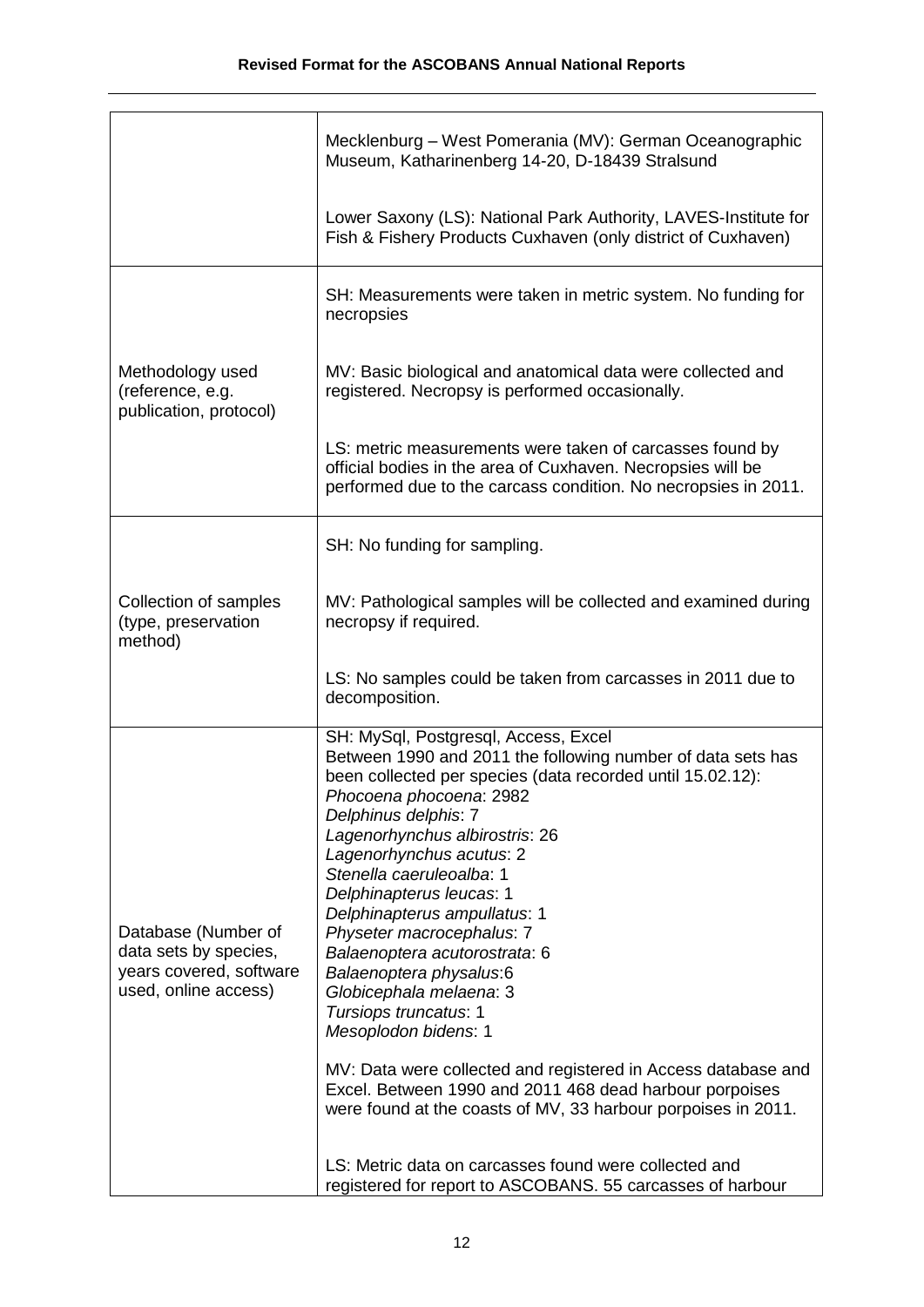|                                                                                                                                     | porpoises were registered in LS in 2011.                                                                                                                           |
|-------------------------------------------------------------------------------------------------------------------------------------|--------------------------------------------------------------------------------------------------------------------------------------------------------------------|
| <b>Additional Information</b><br>(e.g. website addresses,<br>intellectual property<br>rights, possibility of a<br>central database) | MV: The German Oceanographic Museum is collecting<br>information about incidental strandings and sightings (see at<br>http://www.meeresmusem.de/wissenschaft.html) |

## **5.1 Number of Necropsies Carried out in Reporting Period:**

| <b>Species</b>    | Recorded cause of death                                                                                                                                                                                      |
|-------------------|--------------------------------------------------------------------------------------------------------------------------------------------------------------------------------------------------------------|
|                   | SH: No funding for determination of causes of<br>death                                                                                                                                                       |
|                   | MV: 4 necropsies in 2010, 5 in 2011. Recorded<br>strandings only partially to be necropsied;<br>recorded cause of death: drowned, parasitic<br>diseases, bacterial infection, pneumonia,<br>dystocia         |
| Phocoena phocoena | LS: metric measurements were taken of<br>carcasses found and reported by official bodies<br>in the area of Cuxhaven. Necropsies will be<br>performed due to the carcass condition. No<br>necropsies in 2011. |
|                   |                                                                                                                                                                                                              |

Please provide any other relevant information on post-mortem / stranding schemes.

## **D. LEGISLATION**

## **6.1 Relevant New Legislation, Regulations and Guidelines**

Please provide any relevant information.

## **E. INFORMATION AND EDUCATION**

## **7.1 Public Awareness and Education**

A request ("Kleine Anfrage") from the German Parliament (Bundestag) for information about the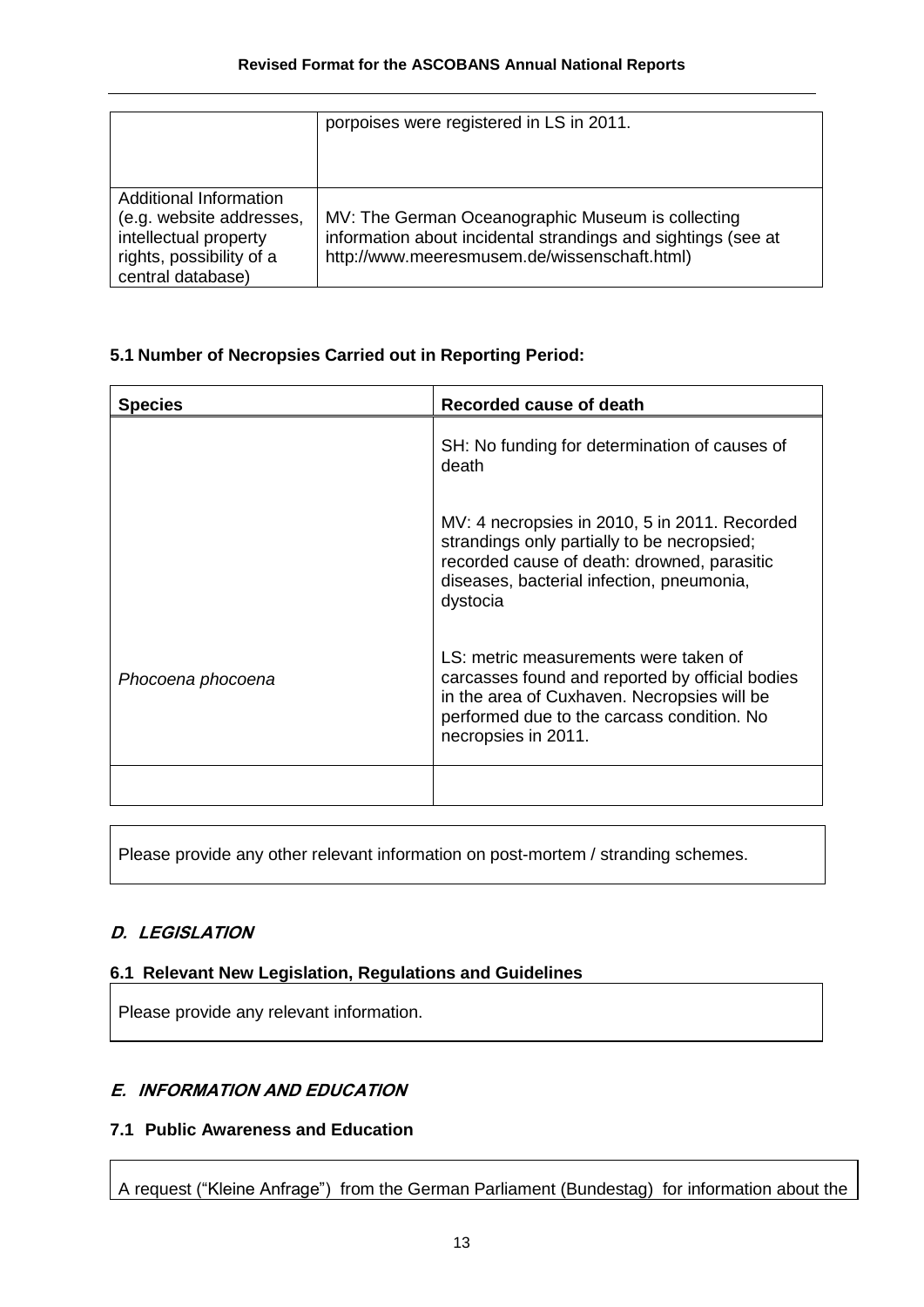implementation of ASCOBANS and the protection of Small Cetaceans in Germany was answered by the Federal Government. The answers to the 40 questions posed by the MoP Undine Kurth et al. were published 17.2.2011 in "Bundestagsdrucksache 17 / 4733 -. [Schall, BMU]

The annual German Voluntary Contribution to ASCOBANS of 25.600,-€ was mostly dedicated to public awareness issues. [Schall, BMU]

Within the framework of a research project aiming at a better implementation of the Integrated Coastal Zone Management ICZM (supported by the Federal Agency for Environment and the Federal Ministry for Environment, Nature Conservation and Nuclear Safety) the competition "Lust op dat Meer" with several pilot projects was realized. The pilot project "Harbour Porpoise Friendly Eckernförde Bay" is meant to stabilize the population of harbour porpoises in Eckernförde Bay by avoiding bycatch in gillnet fishing. 7 out of 12 fishing companies took part on a voluntary basis. A list of procedures was developed and implemented with those companies (e.g. pick-up service for bycatch at sea, providing pingers for gillnets, testing of alternative fishing methods). Participating companies are allowed to use the official logo designed for this project as a mean of advertising ("harbour porpoise friendly fishery"). The project was accompanied by an exhibition on harbour porpoises including a static hydrophone with live broadcast of sounds from the Eckernförde Bay, and sound level as well as frequency analysis. It contributes effectively to the protection of the cetaceans and improves the image of the participating fisheries as well as the region itself. There is a noticeable interest among experts as well as the general public. The project also proves that the ICZM as a means of voluntary communication and management practices is well suited to point at possible solutions for existing conflicts incorporating all relevant stakeholders. [Köchling, BMU; Müller, OIC]

In 2011, the German Oceanographic Museum became responsible for the project "Sailors on the lookout for harbour porpoises in the Baltic Sea at large – Kattegat, Belt Sea, Sound, Western Baltic and Baltic Proper" which was previous a project by the Society for the Conservation of Marine Mammals (GSM). This project is well-respected and already known to a wide public especially along the coast of the Baltic Sea region. It includes registration of sightings of harbour porpoises and the findings of dead porpoises. Through the webpage of the museum and on their flyers on projects the museum provides information on porpoise sightings [\(http://www.meeresmuseum.de/wissenschaft/sichtungen.html](http://www.meeresmuseum.de/wissenschaft/sichtungen.html)) and dead animals [\(http://www.meeresmuseum.de/wissenschaft/totfunde.html](http://www.meeresmuseum.de/wissenschaft/totfunde.html)). The flyers explain what people should do if they encounter a porpoise or find one dead. It is possible to contact the museum by post, email or telephone. The sightings data are posted on-line, and BfN is regularly publishing the map with the annual data, see [http://www.bfn.de/habitatmare/en/downloads](http://www.bfn.de/habitatmare/en/downloads-schweinswalsichtungen-gsm.php)[schweinswalsichtungen-gsm.php.](http://www.bfn.de/habitatmare/en/downloads-schweinswalsichtungen-gsm.php) The sightings map is interactive (all information can be accessed by a simple click). [Gallus, DMM; Deimer, GSM]

Several press releases on Baltic Sea harbour porpoises were published in the course of the year and interviews were given to media upon request. [Deimer, GSM]

The "active region Ostseeküste" held a workshop on alternative fishing methods which have the potential to reduce by-catch of harbour porpoises and seabirds and possibilities for eco-labelling of small scale fisheries. Fishermen, gear technologists, fishing and conservation authorities as well as environmental NGOs were participating. [Sturm, Active Region "Ostseeküste"]